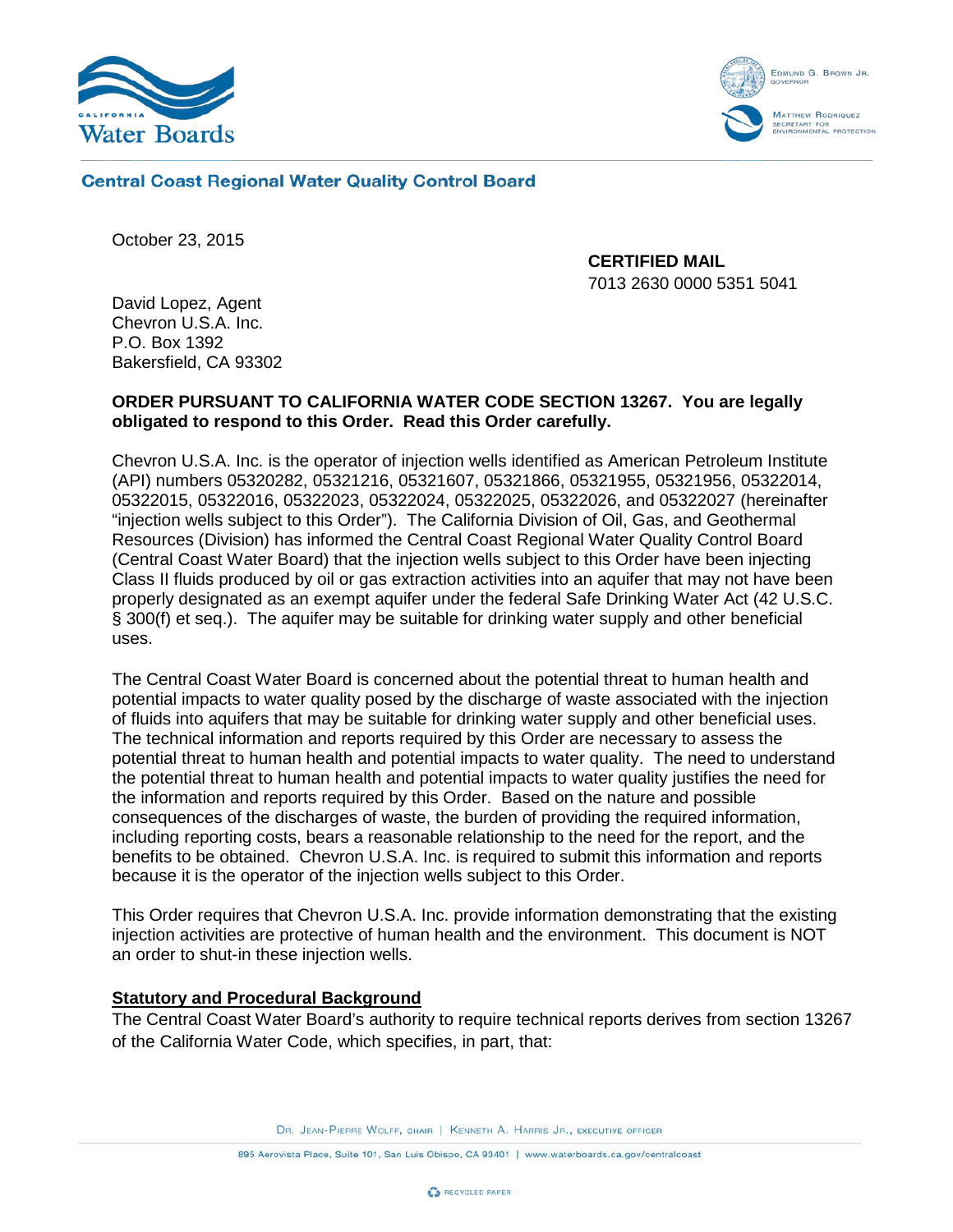*(a) A regional board...in connection with any action relating to any plan or requirement authorized by this division, may investigate the quality of any waters of the state within its region.*

*(b)(1) In conducting an investigation specified in subdivision (a), the regional board may require that any person who has discharged, discharges, or is suspected of having discharged or discharging, or who proposes to discharge waste within its region…that could affect the quality of waters within its region shall furnish, under penalty of perjury, technical or monitoring program reports which the regional board requires. The burden, including costs, of these reports shall bear a reasonable relationship to the need for the report and the benefits to be obtained from the reports. In requiring those reports, the regional board shall provide the person with a written explanation with regard to the need for the reports, and shall identify the evidence that supports requiring that person to provide the reports.*

# **Under the authority of California Water Code section 13267, the Central Coast Water Board hereby orders Chevron U.S.A. Inc. to:**

- 1. By **November 23, 2015**, if you believe you have received this Order in error, please submit written technical justification to Central Coast Water Board staff, which clearly supports any one of the following justifications: 1) Chevron U.S.A. Inc. and its predecessors in interest have never injected fluids into the injection wells subject to this Order, 2) previous or current injection is within an exempt aquifer, or 3) previous or current injection is within a zone that is not an underground source of drinking water (USDW). Documentation in support of the second or third justifications must be consistent with criteria established under federal Safe Drinking Water Act (42 U.S.C. § 300(f) et seq.).
- 2. By **November 23, 2015** submit a work plan that adequately describes the procedures to collect a representative groundwater sample from the injection zone(s) for the injection wells subject to this Order. If a representative sample cannot feasibly be collected from one or more of the injection zones for the injection wells subject to this Order within the required timeframe (e.g., due to constraints posed by the design of the injection well), submit a technical report demonstrating that collection of a representative sample from those injection zones is not feasible within the required timeframe, and proposing an alternative sampling procedure and expeditious time schedule for obtaining a representative sample of groundwater from those injection zones. Alternative sampling procedures and time schedules are subject to approval by the Executive Officer of the Central Coast Water Board.
- 3. **By January 22, 2015**, submit a technical report that contains all of the following information:
	- a. The analyses of each of the groundwater samples from the injection zone(s) for the injection wells subject to this Order, in accordance with the water quality analysis and reporting requirements contained in Attachment A to this Order.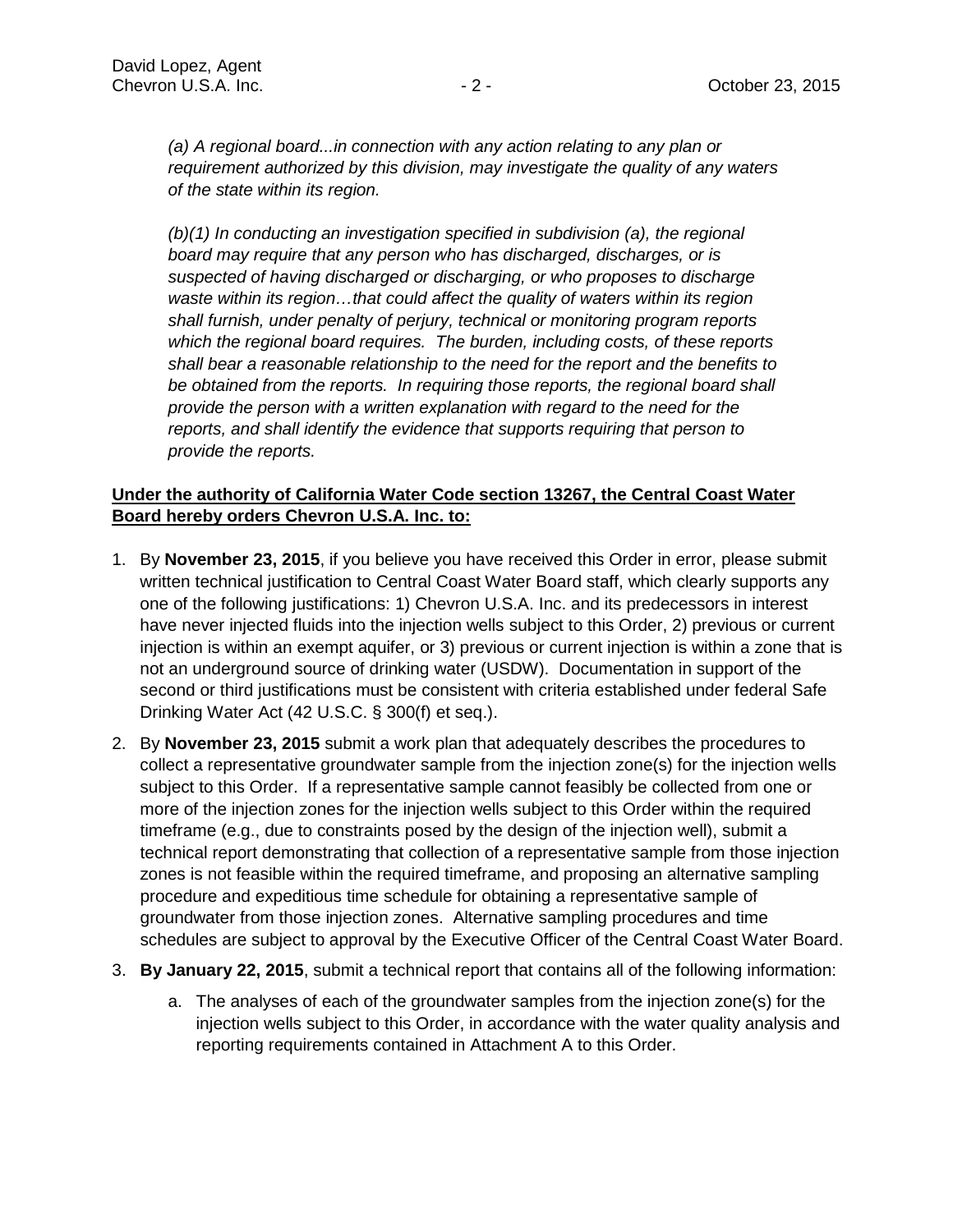- b. If fluids have been injected into the injection wells subject to this Order, an analysis of a representative sample of those fluids in accordance with the water quality analysis and reporting requirements contained in Attachment A to this Order.
- c. All available historical chemical analyses of the fluids injected into the injection wells subject to this Order.
- d. All previously obtained analytical data for groundwater samples collected from any injection zones within one (1) mile of the injection wells subject to this Order.
- e. A list and location map of all water supply wells, including domestic wells, within one (1) mile of each injection well subject to this Order.
- f. Information for each identified water supply well, including: well completion report records from the Department of Water Resources; type of well (i.e., domestic, irrigation, industrial, etc.); whether any of the water is used for domestic purposes; status (i.e., active, idle, etc.); well construction, including screened interval; borehole geophysical logs; and all analytical results for any water sample(s) collected from each water supply well. The information collected as part of this well survey is to be supplemented by an on-the-ground verification of the current condition or existence of the wells and any new wells not listed in the database(s) search. Exact locations of all the wells are to be provided on a scale map and clearly labeled. If exact locations are not available, an explanation as to why the locations were not provided must be included.
- g. For each injection well subject to this Order, the following information for items A-N shall be submitted in a spreadsheet, labeled with the capital letters indicated. The information for items O-R shall be submitted as attachments:
	- A. The name of the owner and/or operator of the injection well;
	- B. API number for the injection well;
	- C. Injection well name and number;
	- D. Name of the field in which the injection well is located;
	- E. County in the which the injection well is located;
	- F. Latitude and Longitude (decimal degrees) of well head location;
	- G. Latitude and Longitude Datum, indicate "1" for North American Datum of 1983 or "2" for North American Datum of 1927;
	- H. Injection well total depth (feet);
	- I. Top injection depth (feet);
	- J. Formation/Zone name at top injection depth;
	- K. Bottom injection depth (feet);
	- L. Formation/Zone name at bottom injection depth;
	- M. Date injection started in the well (Day/Month/Year, xx/xx/xxxx);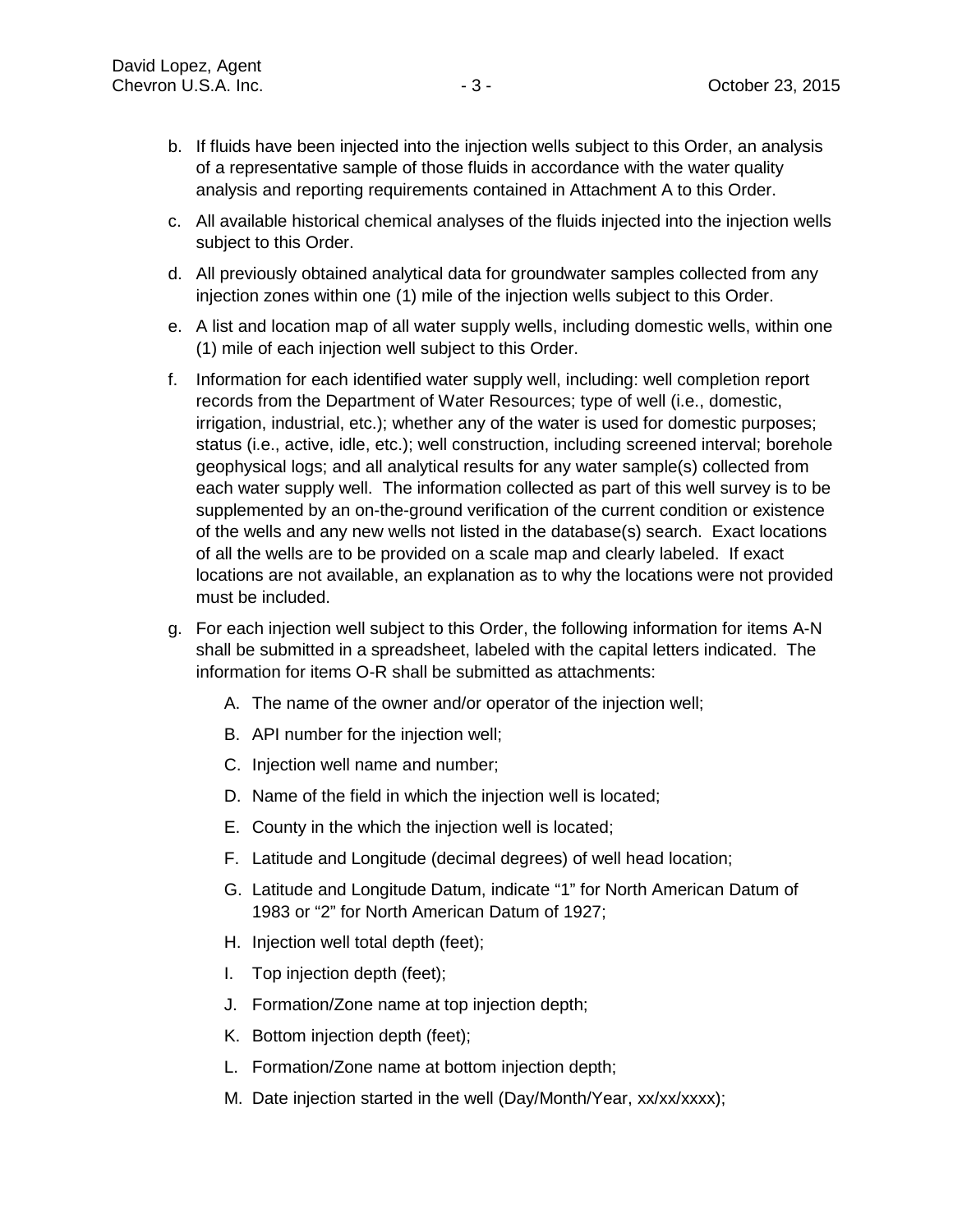- N. Total injection volume in barrels by calendar year (to present day);
- O. Attach well construction diagram including all perforations, all conductor casing depths, annular material, and seals;
- P. Attach a description of all sources of fluid injected;
- Q. Attach all data maintained in compliance with California Code of Regulations, title 14, section 1724.10, subdivision (h);
- R. Attach documentation associated with each mechanical integrity test undertaken to comply with California Code of Regulations, title 14, section 1724.10, subdivision (j).

All required work plans and technical information must be submitted in an electronic format compatible with the State's GeoTracker system following the requirements of California Code of Regulations, title 23, section 3893 (available at [http://www.waterboards.ca.gov/ust/electronic\\_submittal/docs/text\\_regs.pdf\)](http://www.waterboards.ca.gov/ust/electronic_submittal/docs/text_regs.pdf). A unique case identifier (Global ID) is assigned for each well subject to this Order contained in Attachment B.

Based on the information submitted in the work plan and/or technical report, additional information or action may be required.

Additionally, please submit a hard copy to the attention of:

John Robertson, Supervising Engineering Geologist Central Coast Water Board 895 Aerovista Place, Suite 101 San Luis Obispo, CA 93401 John.Robertson@waterboards.ca.gov

All information is to be copied to the Division, to the attention of:

Steven R. Bohlen, State Oil and Gas Supervisor Department of Conservation, DOGGR 801 K Street Sacramento, CA 95814-3500 Steven.Bohlen@conservation.ca.gov

Submissions pursuant to this Order need to include the following statement signed by an authorized representative of Chevron U.S.A. Inc.:

*"I certify under penalty of law that I have personally examined and am familiar with the information submitted in this document and all attachments and that, based on my inquiry of those individuals immediately responsible for obtaining the information, I believe that the information is true, accurate, and complete. I am aware that there are significant penalties*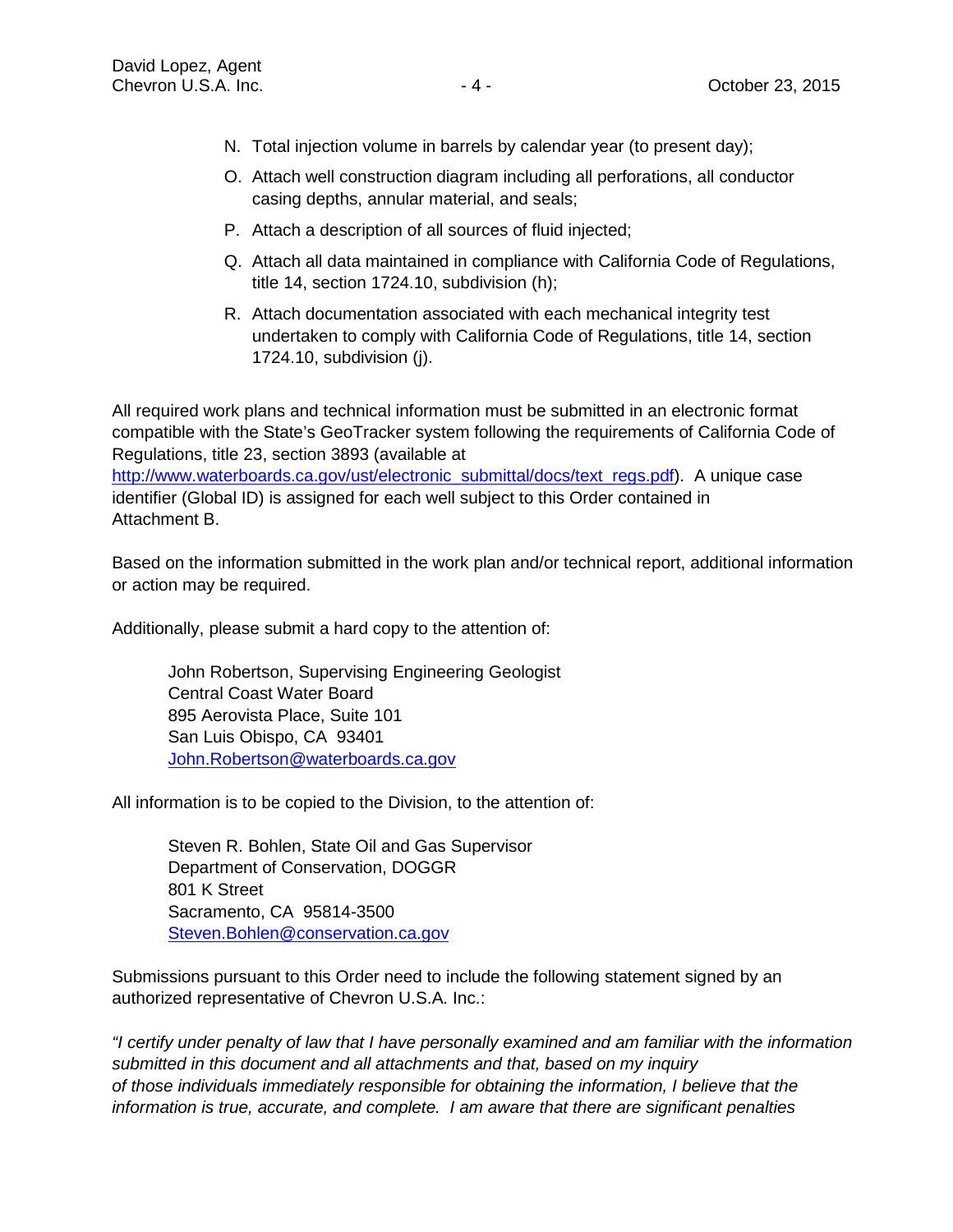# *for submitting false information, including the possibility of fine and imprisonment."*

The failure to furnish the required report, or the submission of a substantially incomplete report or false information, is a misdemeanor, and may result in additional enforcement actions, including issuance of an Administrative Civil Liability Complaint pursuant to California Water Code section 13268. Liability may be imposed pursuant to California Water Code section 13268 in an amount not to exceed one thousand dollars (\$1,000) for each day in which the violation occurs.

Any person aggrieved by this Order of the Central Coast Water Board may petition the State Water Board to review the action in accordance with California Water Code section 13320. The State Water Board must receive the petition by 5:00 p.m., within 30 days after the date of this Order, except that if the thirtieth day following the date of this Order falls on a Saturday, Sunday, or state holiday, the petition must be received by the State Water Board by 5:00 p.m. on the next business day. Copies of the law and regulations, and instructions applicable to filing petitions, are at [http://www.waterboards.ca.gov/public\\_notices/petitions/water\\_quality/index.shtml,](http://www.waterboards.ca.gov/public_notices/petitions/water_quality/index.shtml) or will be provided upon request.

Be advised that sections 13260 and 13264 of the California Water Code require any person who proposes to discharge waste that could affect waters of the state to submit a Report of Waste Discharge for any new discharge or change in the character, volume, or location of an existing discharge. Fluids produced by oil or gas extraction activities that can no longer be disposed of in the injection wells subject to this Order cannot be discharged to land or waters of the state prior to the issuance of Waste Discharge Requirements, and cannot be discharged to waters of the United States prior to the issuance of an National Pollutant Discharge Elimination System (NPDES) Permit. Failure to comply with these requirements may constitute a misdemeanor under Water Code section 13265 or a felony under Water Code section 13387, and may also subject Chevron U.S.A. Inc. to judicial or administrative civil liabilities.

Any questions regarding this matter should be directed to Aaron Katona at (805) 542-4649 or at [aaron.katona@waterboards.ca.gov;](mailto:aaron.katona@waterboards.ca.gov) or John Robertson at (805) 542-4630 or at [John.Robertson@waterboards.ca.gov.](mailto:John.Robertson@waterboards.ca.gov)

**Sincerely** 

cn=Kenneth A. Harris Jr., o=Executive Officer, ou, email=Ken.Harris@waterboards.ca.gov, c=US 2015.10.23 13:32:19 -07'00'

iter Boards Kenneth A. Harris Jr. Executive Officer

Enclosure:

Attachment A - Water Quality Sampling, Analysis and Reporting

Attachment B – GeoTracker Upload Instructions and Assigned Global Identification Number(s)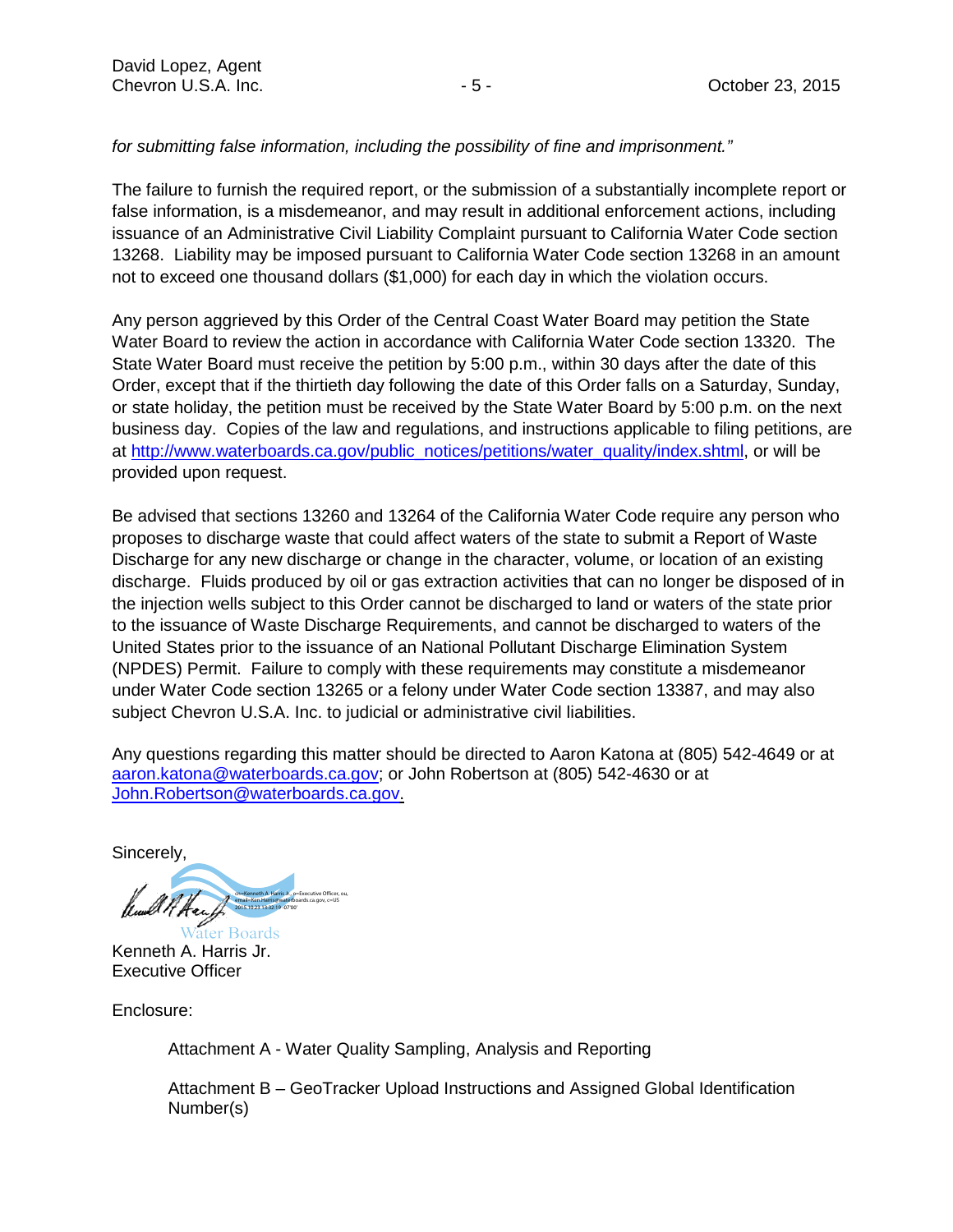Cc:

Julie Macedo, State Water Board [julie.Macedo@waterboards.ca.gov](mailto:julie.Macedo@waterboards.ca.gov)

Janice Zinky, State Water Board [janice.Zinky@waterboards.ca.gov](mailto:janice.Zinky@waterboards.ca.gov)

Eric Gillman, State Water Board [eric.gillman@waterboards.ca.gov](mailto:eric.gillman@waterboards.ca.gov)

Christine York, State Water Board [cristine.york@waterboards.ca.gov](mailto:cristine.york@waterboards.ca.gov)

John Robertson, Central Coast Water Board [john.robertson@waterboards.ca.gov](mailto:john.robertson@waterboards.ca.gov)

Aaron Katona, Central Coast Water Board [aaron.katona@waterboards.ca.gov](mailto:aaron.katona@waterboards.ca.gov)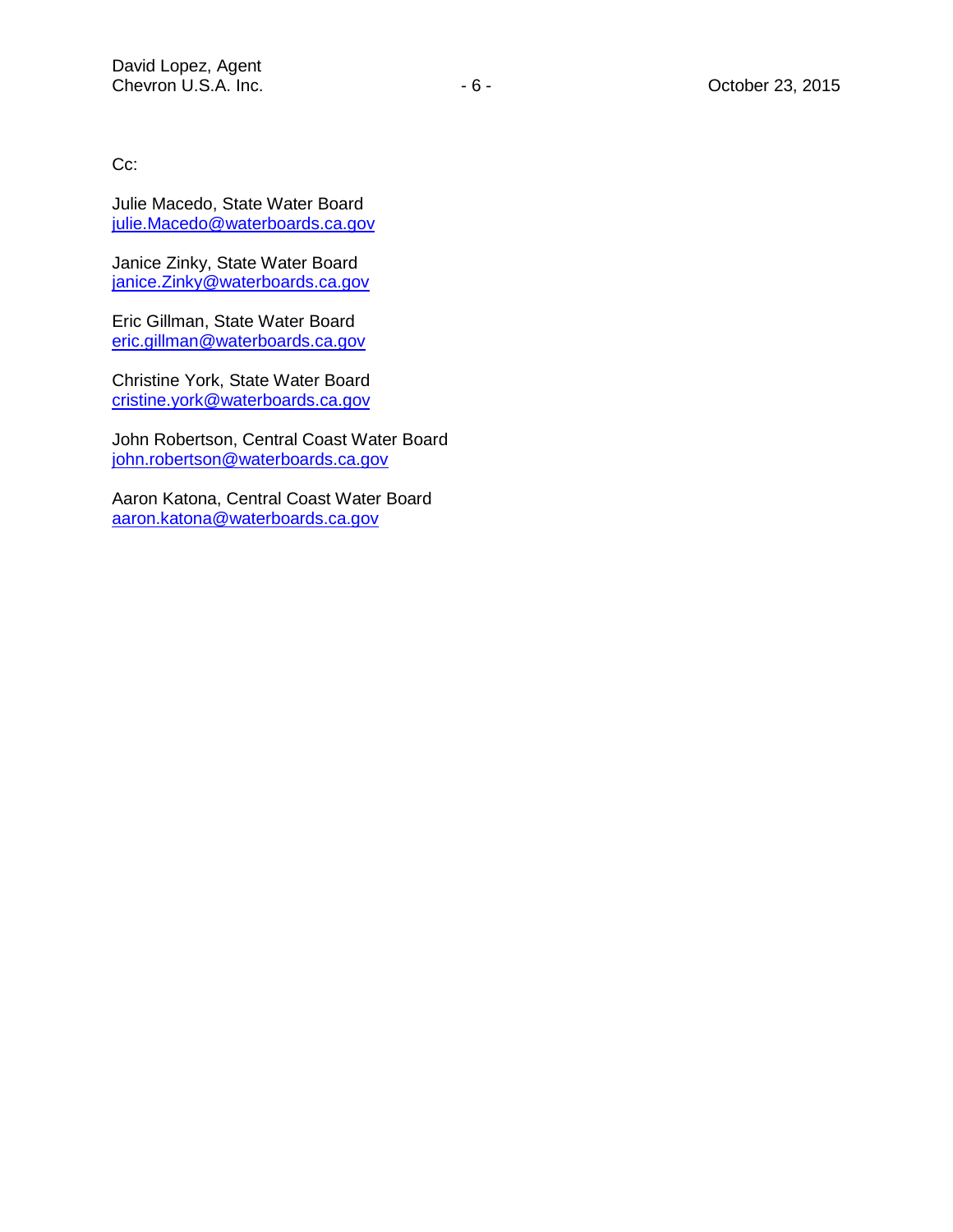#### ATTACHMENT A Water Quality Sampling, Analysis, and Reporting

## Water Quality Sampling

All groundwater sampling is to be performed by a qualified person. A qualified person is any person with the knowledge and training in proper sampling methods, chain of custody, and quality assurance/quality control protocols. Any person conducting groundwater sampling, other than personnel from a certified laboratory, shall consult with the certified laboratory to ensure that the sampler understands and follows the proper sampling collection procedures and protocols. All procedures to sample groundwater supply wells shall be consistent with US EPA Science and Ecosystem Support Division Operating Procedure for Groundwater Sampling (March 2013) (available at [http://www.epa.gov/region4/sesd/fbqstp/Groundwater-Sampling.pdf\)](http://www.epa.gov/region4/sesd/fbqstp/Groundwater-Sampling.pdf).

### **Water Quality Analysis**

Groundwater samples collected from wells and injection zones shall be analyzed by a laboratory certified by the Environmental Laboratory Accreditation Program, using current applicable EPAapproved analytical methods. The methods of analysis and the detection limits used shall be appropriate for the expected concentrations. The analytical method having the lowest method detection limit (MDL) shall be selected from among those methods that would provide valid results in light of any matrix effects or interferences. Analyze samples for the following:

- A. Total dissolved solids;
- B. Metals listed in California Code of Regulations, title 22, section 66261.24, subdivision  $(a)(2)(A);$
- C. Benzene, toluene, ethylbenzene, and xylenes;
- D. Total petroleum hydrocarbons for crude oil;
- E. Polynuclear aromatic hydrocarbons (including acenaphthene, acenaphthylene, anthracene, benzo[a]anthracene, benzo[b]fluoranthene, benzo[k]fluoranthene, benzo[a]pyrene, benzo[g,h,i]perylene, chrysene, dibenzo[a,h]anthracene, fluoranthene, fluorene, indeno[1,2,3-cd]pyrene, naphthalene, phenanthrene, and pyrene);
- F. Radionuclides listed under California Code of Regulations, title 22, Table 64442, which includes Gross Alpha particle activity (excluding radon and uranium), Uranium, Radium-226, and Radium-228;
- G. Methane;
- H. Major and minor cations (including sodium, potassium, magnesium, and calcium);
- I. Major and minor anions (including nitrate, chloride, sulfate, alkalinity, and bromide);
- J. Trace elements (including lithium, strontium, boron, iron, and manganese).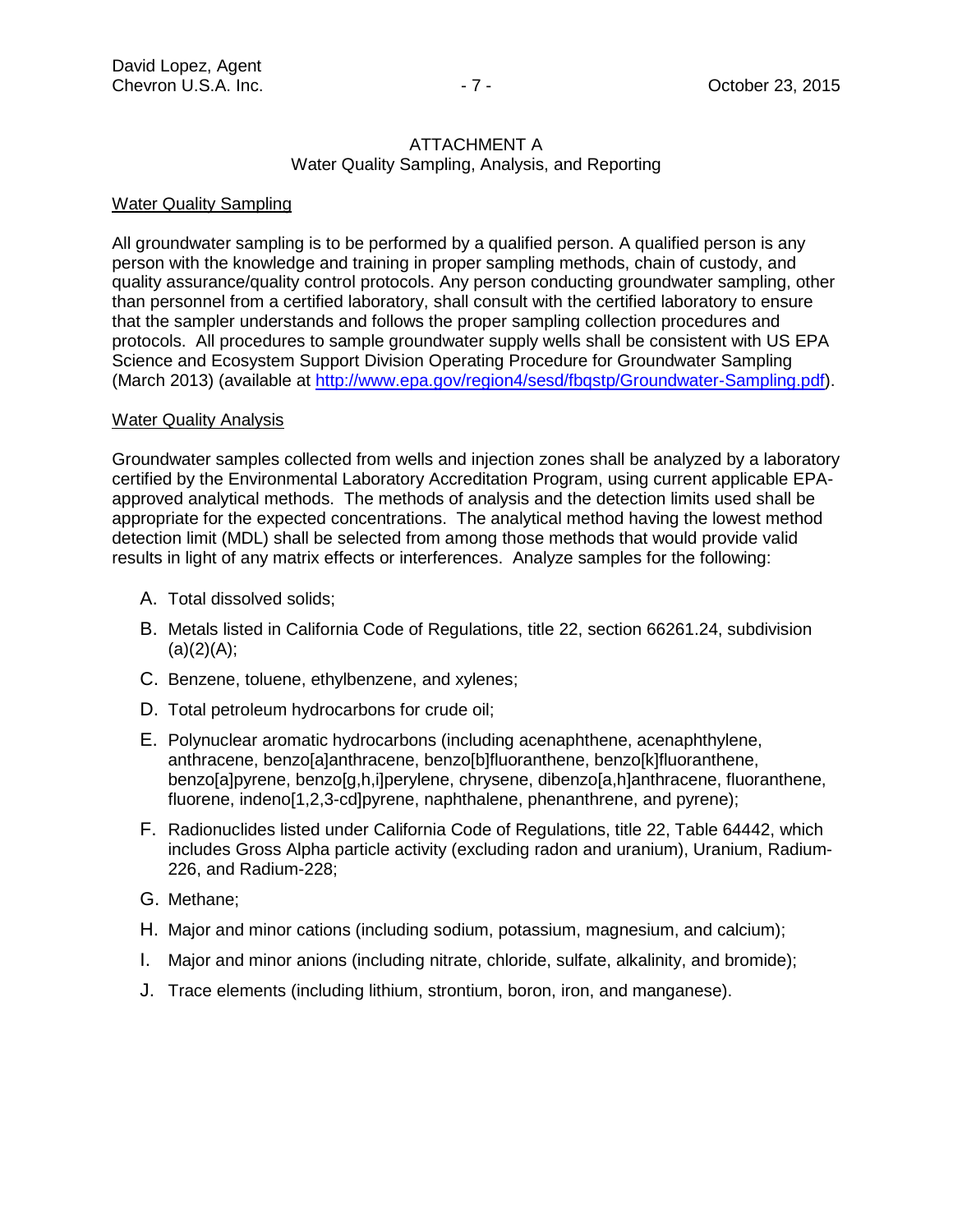# Water Quality Reporting

Work plans, and technical reports and associated data shall be uploaded in an electronic format compatible with the State's GeoTracker system.

Technical Report that includes:

- Site plan with the location(s) of the wells sampled;
- Description of field sampling procedures;
- Copies of analytical laboratory reports, including quality assurance/quality control procedures and analytical test methods;
- Waste management and disposal procedures;
- Table(s) of analytical results organized by well number (including API number);
- A list and location map of all the water supply wells located within a one mile radius of the injection well(s).

All GeoTracker uploads should consist of a GeoReport, GeoMap(s), and an EDF of laboratory data, if applicable.